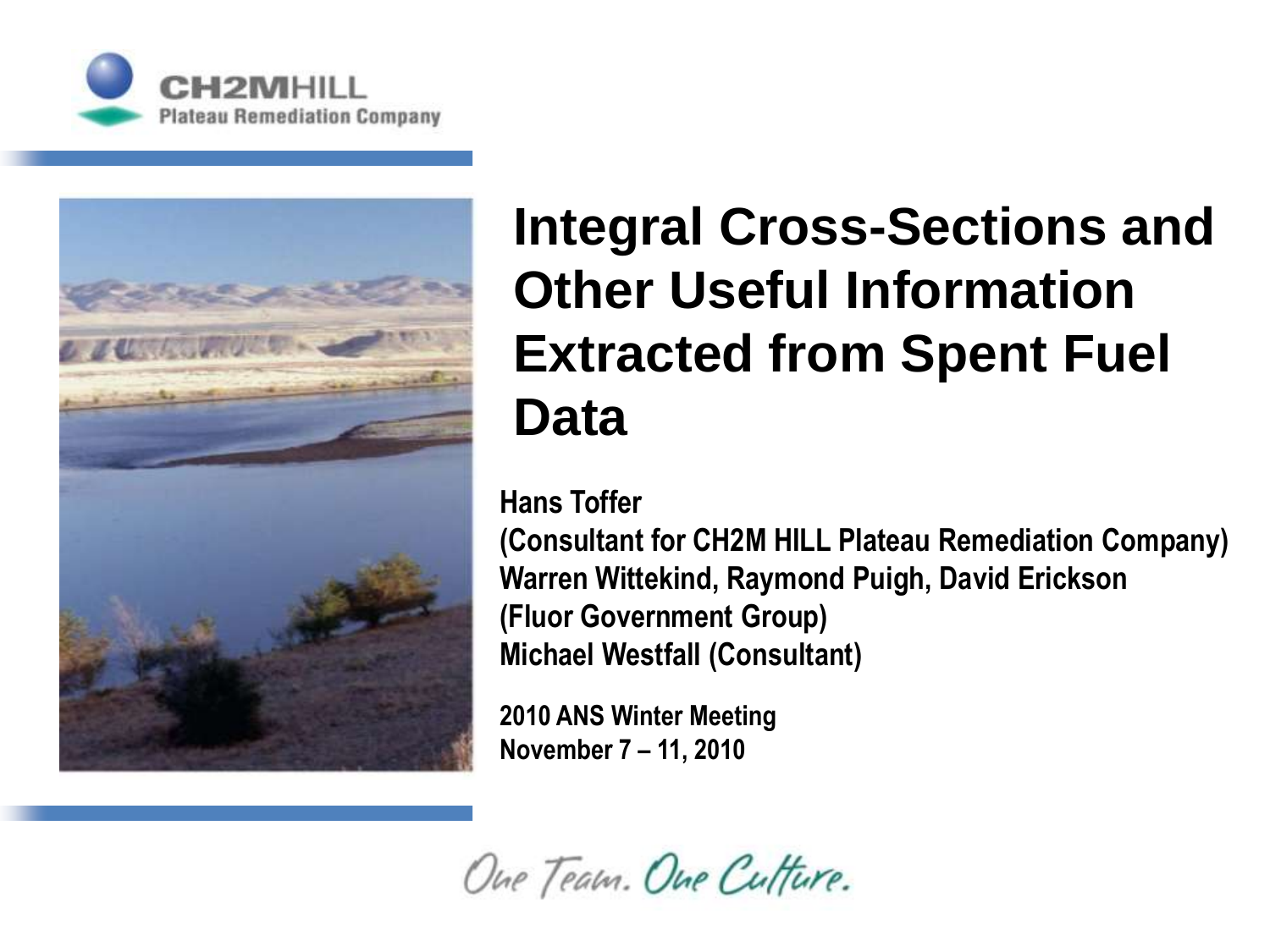### **Contents**

- **Why Bother With Actinides? (Th-Lr)**
- **Introduction – Background**
- **Burn-up Credit (BUC)**
- **Reactors and Special Tests**
- **Applications of Actinides**
- **Am-Cm Test**
- **Conclusions and Recommendations**



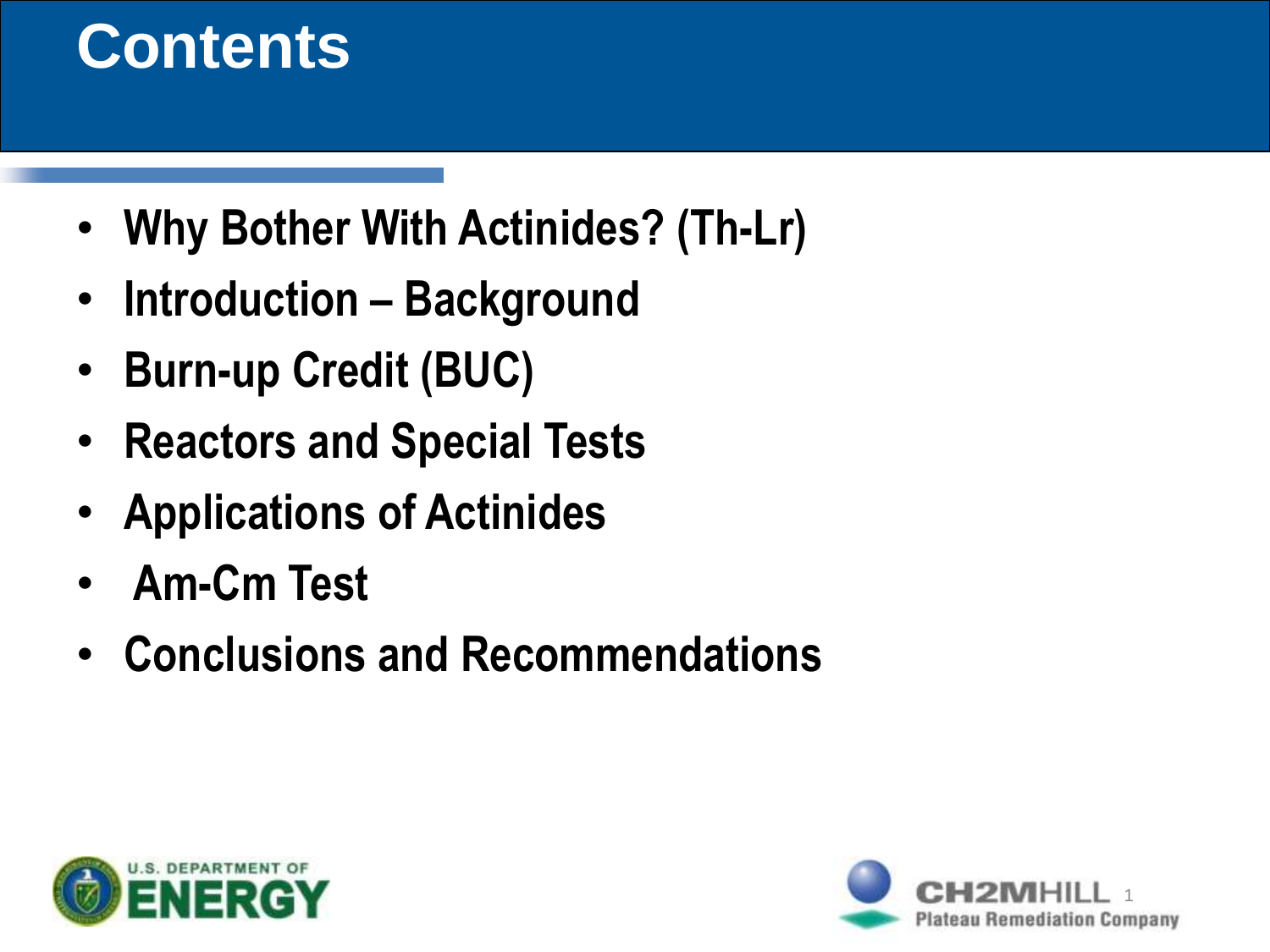# **Why Bother With Actinides?**

- **Stepping Stones to Higher Mass Elements**
	- **Example Cf-252**
- **Burn-up Code and Cross Sections Need Validation**
- **Extensive Experiments With Actinides**
	- **75+ Data Sets N Reactor and Single Pass Reactors**
- **Actinides Reactions Separated into Reaction Trees**
	- **U-Np-Pu**
	- **Am-Cm**
	- **Th-U**



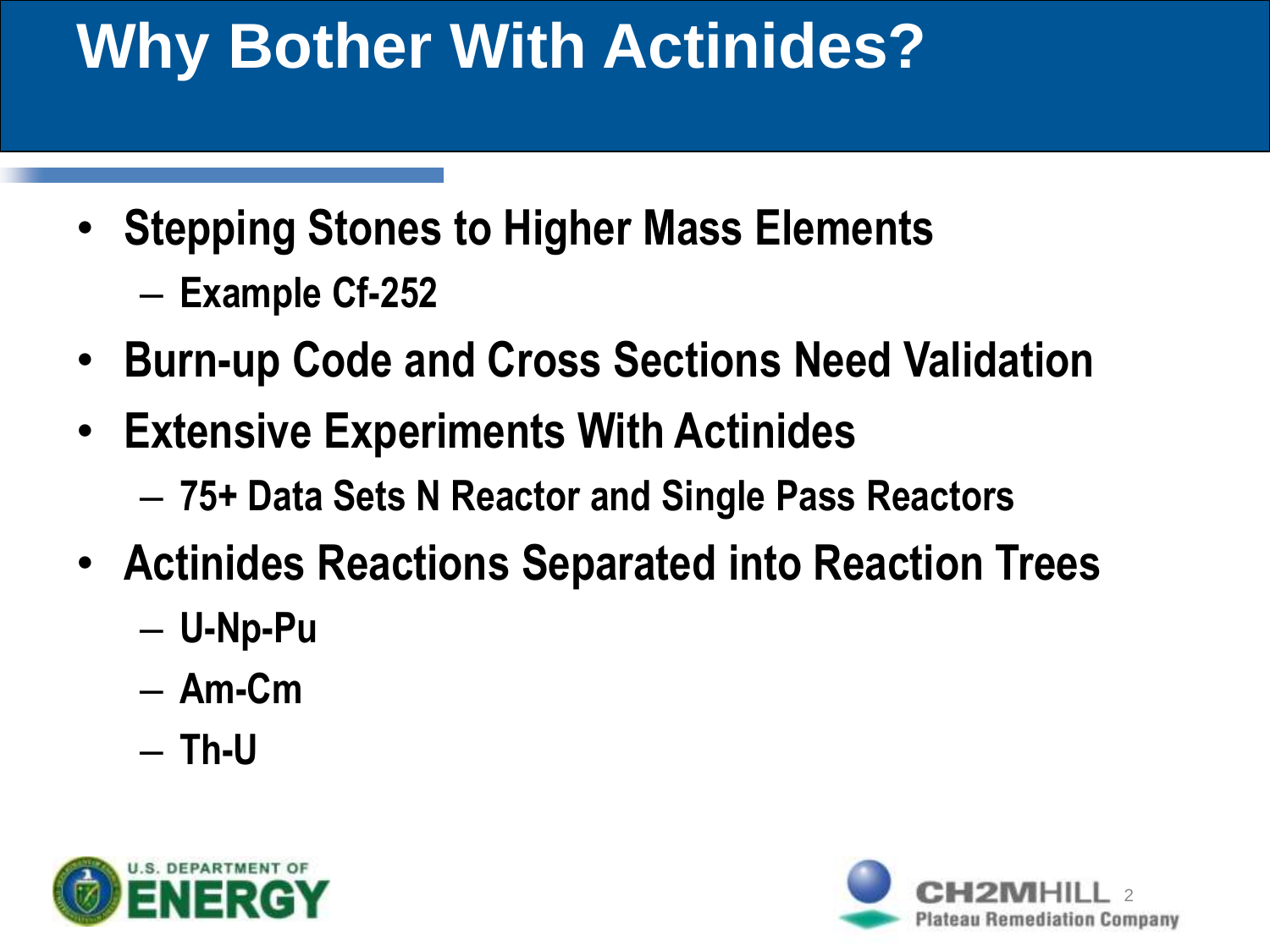# **Introduction – Background**

- **1950's-1960's Reliance on Experiments for Design and Operation Support**
- **Code Development Needs Validation Data**
- **Types of Data -- Point vs. Core Average**
- **Past Reactor Irradiations -- Source of Transmutation Data**
- **Low Enriched Uranium Ranges from Depleted to 2.1% U-235**



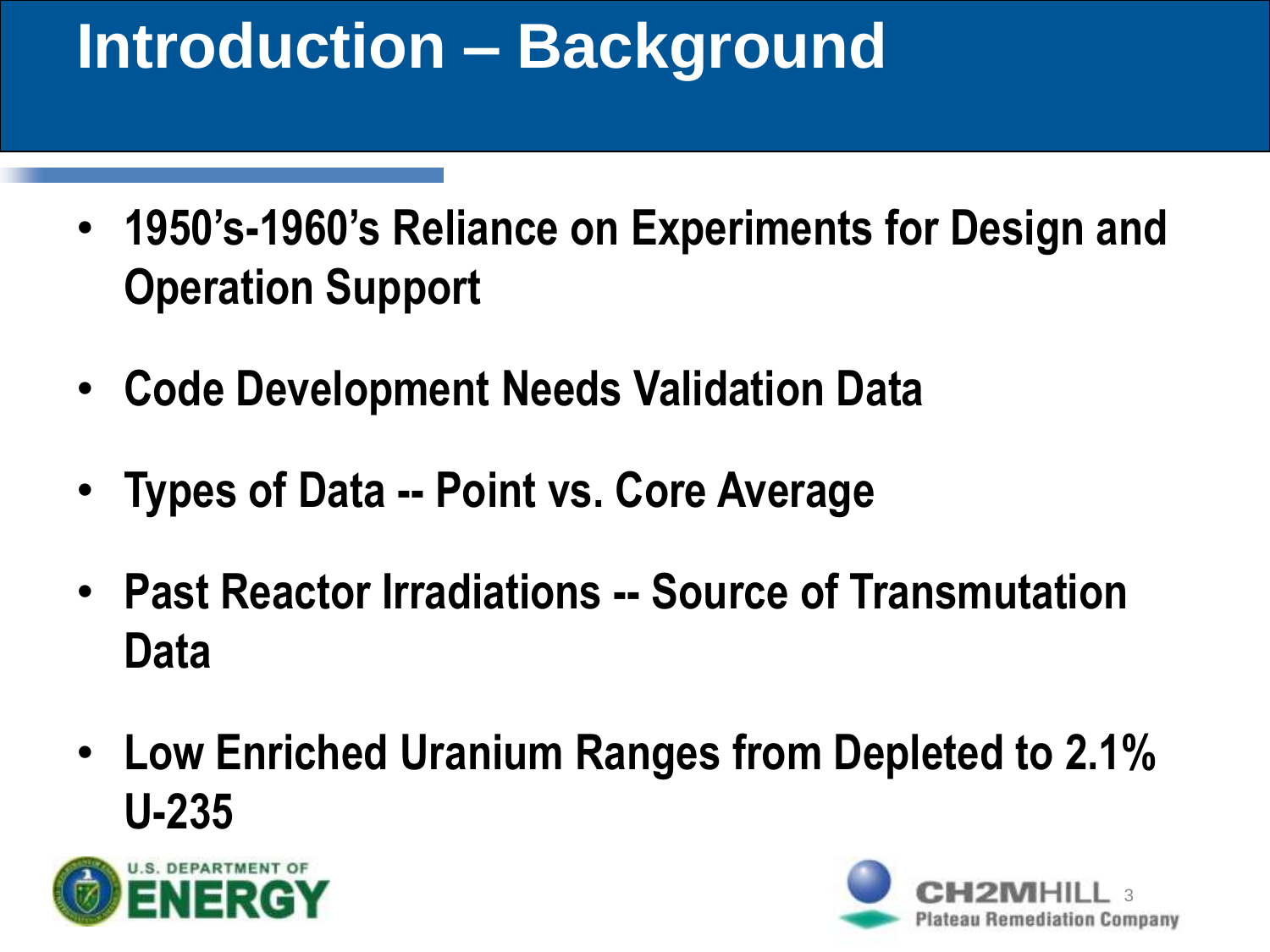### **Chronology of Hanford Reactors**

| <b>Reactor</b>     | <b>Start</b>     | <b>Shutdown</b> | <b>Power Level</b> |                |
|--------------------|------------------|-----------------|--------------------|----------------|
| <b>Designation</b> | <b>Operation</b> |                 | <b>Design</b>      | <b>Maximum</b> |
| <b>B</b> Reactor   | 9/26/1944        | 2/12/1968       | 250MW              | 2090MW         |
| D                  | 12/17/1944       | 6/26/1967       | 250MW              | 2090MW         |
| F                  | 2/25/1945        | 6/25/1965       | 250MW              | 2090MW         |
| DR                 | 10/3/1950        | 12/30/1964      | 250MW              | 2090MW         |
| H                  | 10/29/1949       | 4/21/1965       | 400MW              | 2090MW         |
| $\Gamma$           | 10/18/1952       | 4/25/1969       | 600MW              | 2460MW         |
| <b>KW</b>          | 1/4/1955         | 2/1/1970        | 1800MW             | 4620MW         |
| <b>KE</b>          | 4/17/1955        | 1/29/1971       | 1800MW             | 4620MW         |
| N                  | 12/31/1963       | 1/1987          | 4000MW             | 4800MW         |



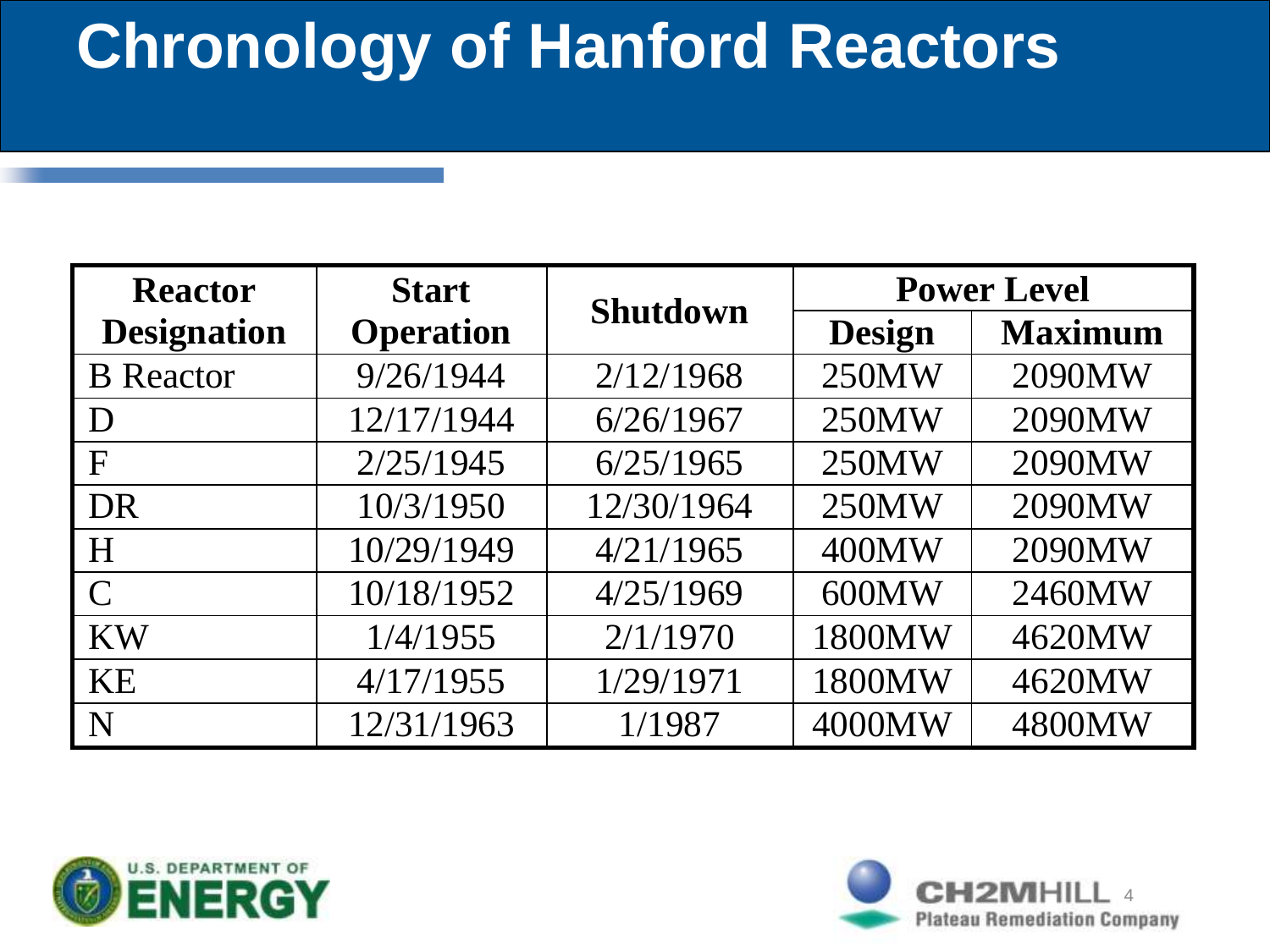# **Introduction – Background**

- **1950's-1960's Reliance on Experiments for Design and Operation Support**
- **Code Development Needs Validation Data**
- **Types of Data -- Point vs. Core Average**
- **Past Reactor Irradiations -- Source of Transmutation Data**
- **Low Enriched Uranium Ranges from Depleted to 2.1% U-235**



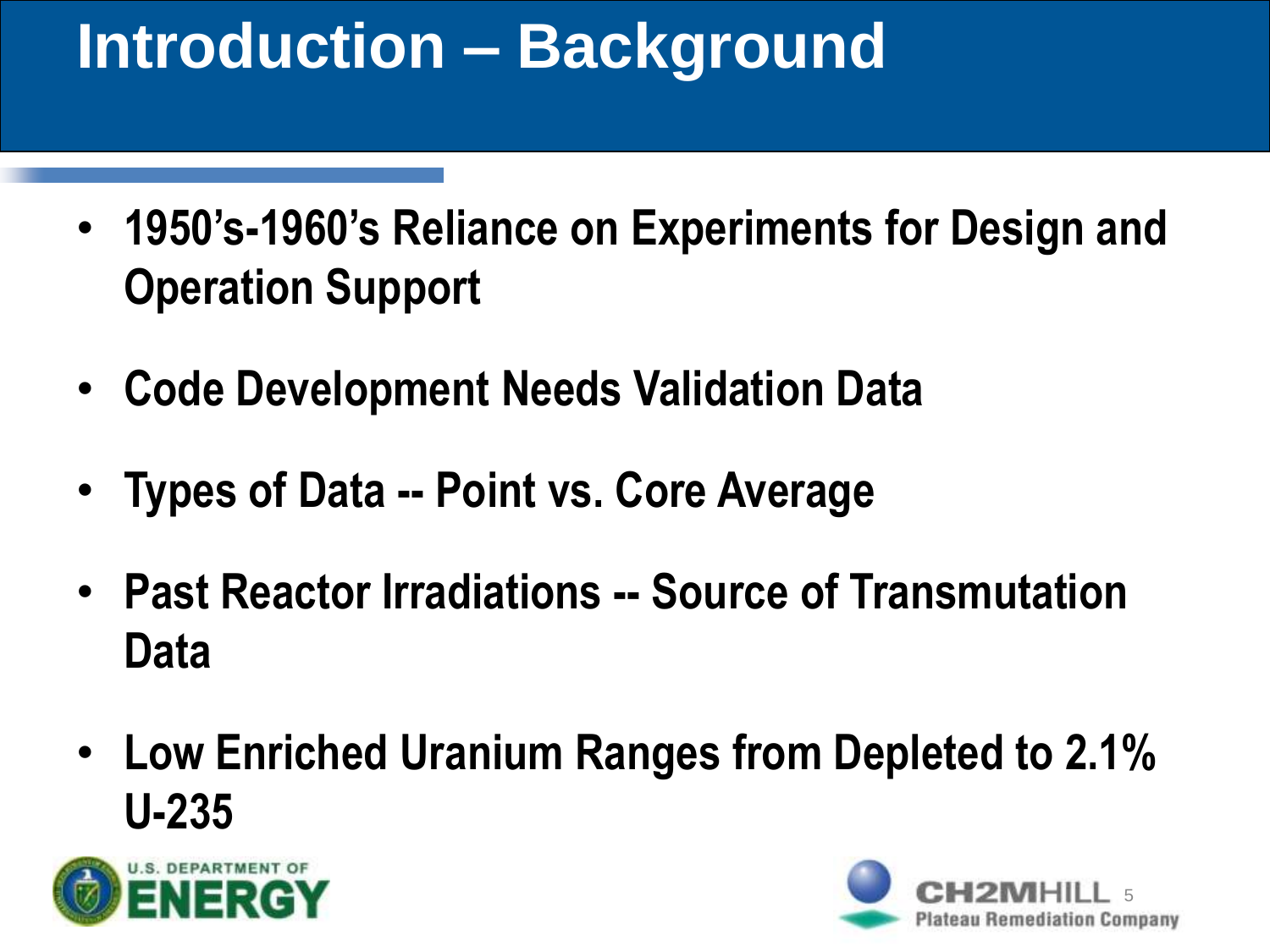## **Np Production vs Pu-240/Pu-239 Wt Ratio**





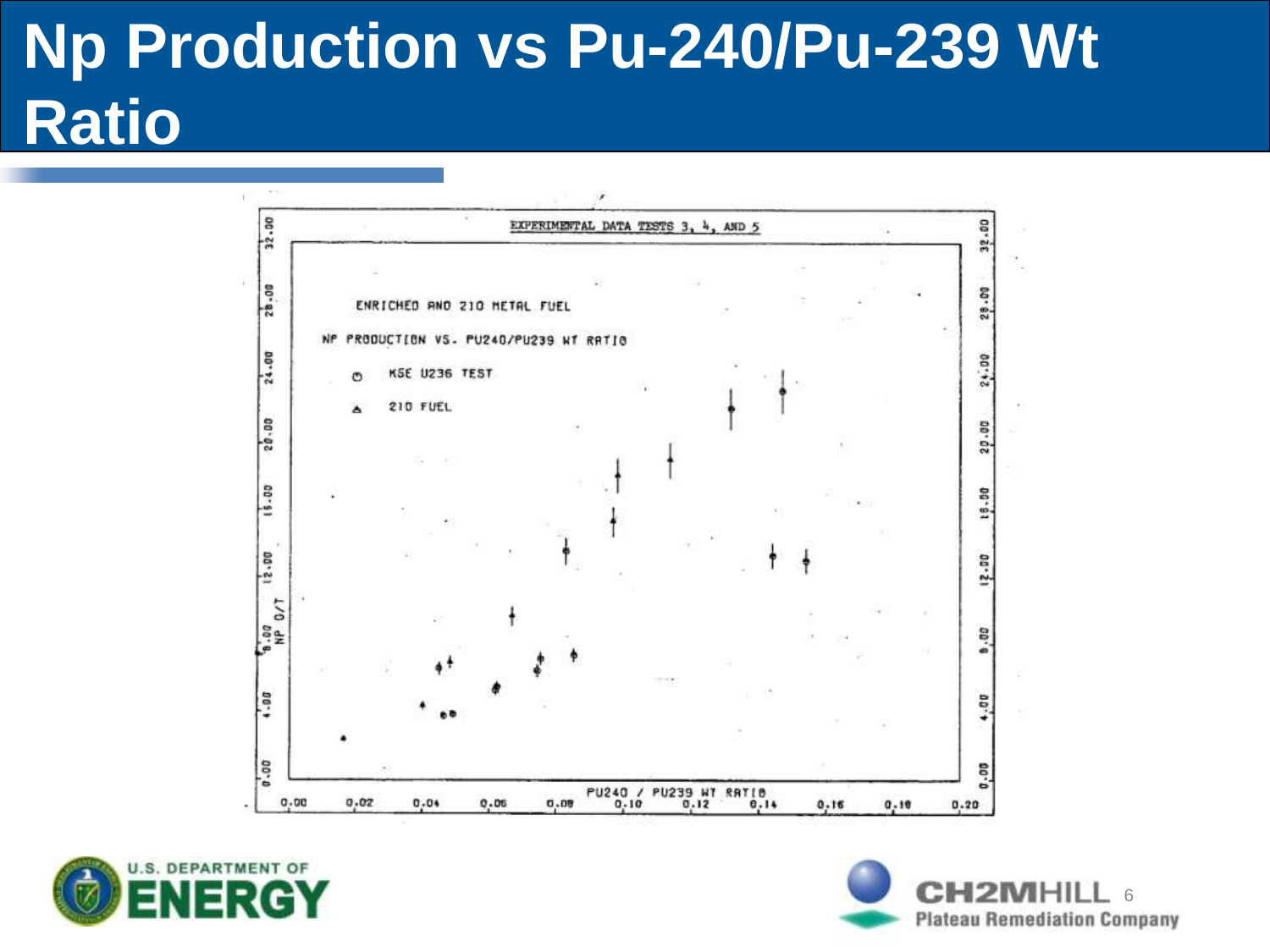#### **U-235 Burnout vs Pu-240/Pu-239 Wt Ratio**



s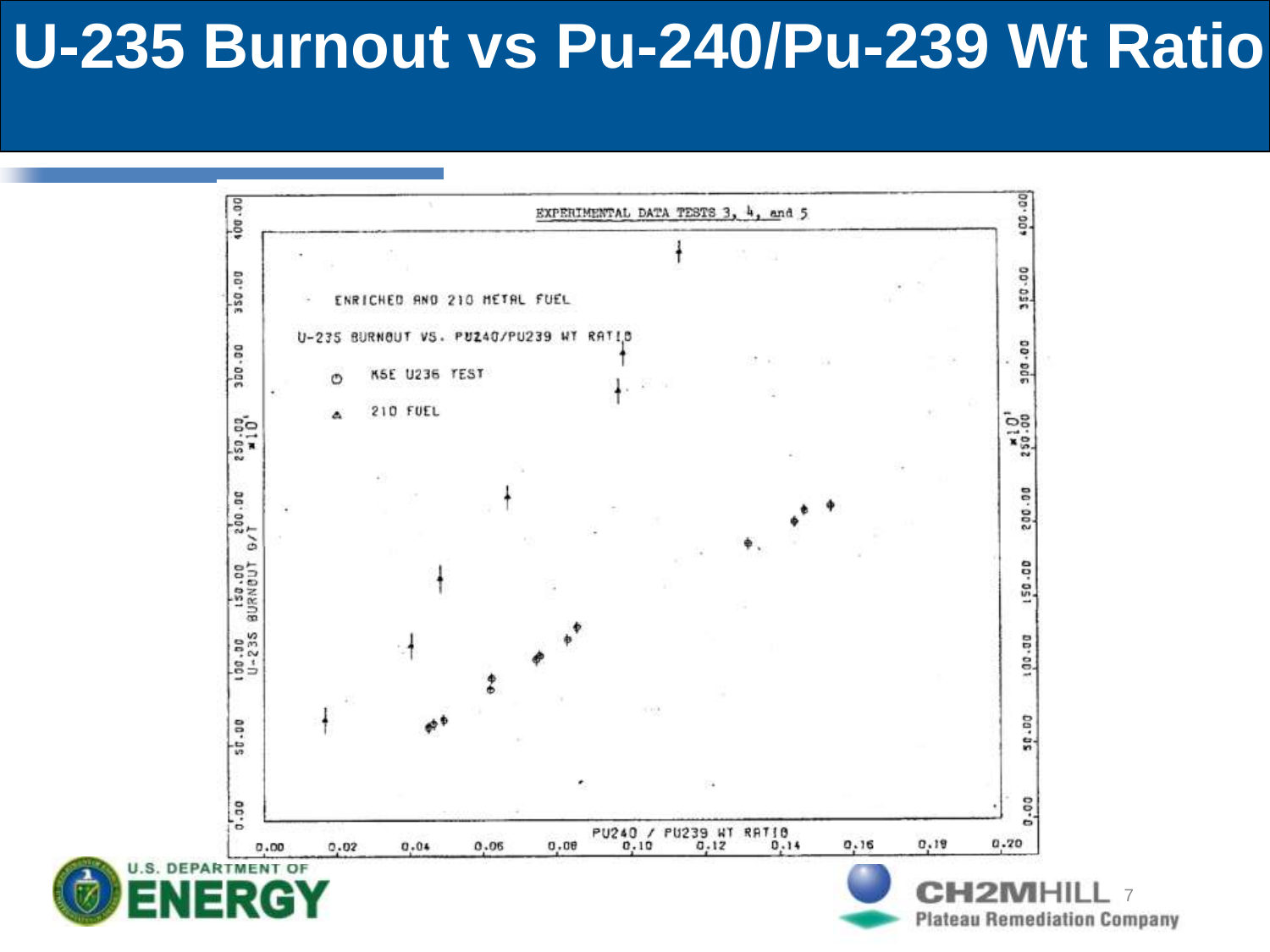#### **Typical Radiochemical Data**

NUCLEAR FUEL BURNUP ANALYSIS RESULTS<br>[ND-148 IDMS METHOD]

 $\sim$  mass ago

| LAB. NO.:<br>SAMPLE I.D.                                                                                                                                                              | 8045<br>UNC-BAB                                                                                                                      | <b>BO46</b><br>UNC-BBI                                                                                                                                          | BO47<br>UNC-BBO                                                                                                                            |
|---------------------------------------------------------------------------------------------------------------------------------------------------------------------------------------|--------------------------------------------------------------------------------------------------------------------------------------|-----------------------------------------------------------------------------------------------------------------------------------------------------------------|--------------------------------------------------------------------------------------------------------------------------------------------|
| V [GRAMS/G]<br>(1)                                                                                                                                                                    | $1.067E - 01$                                                                                                                        | $3.846E - 02$                                                                                                                                                   | 1.574E-01                                                                                                                                  |
| U EGRAMS/03<br>イエト<br>U [ATOMS/G]<br>$\{1\}$<br>$U - 234$ WT %<br>$U - 235$<br><b>WT</b><br>$\mathcal{L}$<br>U-236 WT %<br>$U - 238$ $WT$ $Z$                                         | 1.067E-01<br>2.700E+20<br>0.009 <sub>1</sub><br>1)<br>1.083<br>€<br>6)<br>0. 062<br>ł.<br>i3<br>ł<br>98.845<br>10}                   | 3.846E-02<br>$9.729E+19$<br>0.008 <sub>0</sub><br>1<br>0.855<br>$\mathbf{f}$<br>6)<br>0. 064<br>ł<br>13<br>99.072<br>$\epsilon$<br>10}                          | $1.574E - 01$<br>$3.983E + 20$<br>$0.009 - 1$<br>13<br>1.096<br>Ł<br>63<br>Ö. Ö6Ö<br>₹<br>13<br>98.833<br>Ł<br>103                         |
| PU [GRAMS/G]<br>$\{1\}$<br>PU LATOMS/GI<br>${1}$<br>PU-238 WT X<br><b>PU-239</b><br>WТ<br>z<br><b>PU-240</b><br>WТ<br>$\mathcal{V}$<br>$PU - 241$<br>WT<br>χ<br>ż<br>$PU - 242$<br>WT | 1.297E-04<br>3. 266E+17<br>0.035<br>- 1<br>4)<br>$91.834$<br>7.147<br>€<br>803<br>÷.<br>50)<br>0.951<br>ብ<br>7)<br>0.033<br>f.<br>1) | 3.759E-05<br>9.468E+16<br>0.038<br>$\left\{ \right.$ 4)<br>93.640<br>$\frac{1}{2}$<br>801<br>5. 633<br>503<br>0.671<br>K<br>73<br>0.018<br>-0<br>1 <sub>2</sub> | $1.820E - 04$<br>4.584E+17<br>0.036<br>43<br>€<br>92.179<br>€<br>80}<br>6.875<br>€<br>50)<br>0.880<br>Æ<br>7}<br>$\epsilon$<br>0.030<br>1) |
| FP-TOT LGRAMS/GJ<br>${1}$                                                                                                                                                             | $1.854E - 04$                                                                                                                        | 4.185E-05                                                                                                                                                       | $2.551E - 04$                                                                                                                              |
| $ND-149$<br>[ATOMS/G]<br>$\{1\}$                                                                                                                                                      | 7.993E+15                                                                                                                            | 1. B09E+15                                                                                                                                                      | 1.100E+16                                                                                                                                  |
| ND-143/148<br>(2)<br>ND-144/148<br>ND-145/148<br>ND-146/148<br>$ND-150/148$                                                                                                           | 3.23664<br>2.60321<br>2.19879<br>1.74709<br>0.42267                                                                                  | 3.09571<br>2.47299<br>2.14060<br>1.71613<br>0.43825                                                                                                             | 3.25310<br>2.60679<br>2.20459<br>1.74900<br>0.42365                                                                                        |
| ND-148 E.F.Y.<br>${3}$                                                                                                                                                                | 1.686                                                                                                                                | 1.691                                                                                                                                                           | 1.686                                                                                                                                      |
| PU-239<br>[FF]<br>3 <sub>2</sub><br>$PU - 240$<br>[FF]<br>$PU - 241$<br>[FF]<br>$U - 235$<br>EFFI<br>$U - 238$<br>[FF]                                                                | 0.09310<br>0.00000<br>0.00104<br>0.65944<br>0.04643                                                                                  | 0.09783<br>0.00000<br>0.00076<br>0.84177<br>0.05964                                                                                                             | 0.08886<br>0.00000<br>0.00091<br>0.86381<br>0.04641                                                                                        |
| BURNUP CALCULATIONS: (4)                                                                                                                                                              | UNC-N BASED                                                                                                                          | UNC-N BASED                                                                                                                                                     | UNC-N BASED                                                                                                                                |
| MWD/FISSION<br>ŒЭ                                                                                                                                                                     | 3.765E-22                                                                                                                            | 3.767E-22                                                                                                                                                       | $3.764E - 22$                                                                                                                              |
| AVG. AT. WT.<br>FISSIONED                                                                                                                                                             | 235.563                                                                                                                              | 235.620                                                                                                                                                         | 235, 545                                                                                                                                   |
| BU ATOM X [ND-148]                                                                                                                                                                    | 1.750E-01                                                                                                                            | $1.097E - 01$                                                                                                                                                   | $1.633E - 01$                                                                                                                              |
| BU MWD/MTM [ND-148]                                                                                                                                                                   | $1.668E + 03$                                                                                                                        | $1.045E + 03$                                                                                                                                                   | $1.555E+0.3$                                                                                                                               |



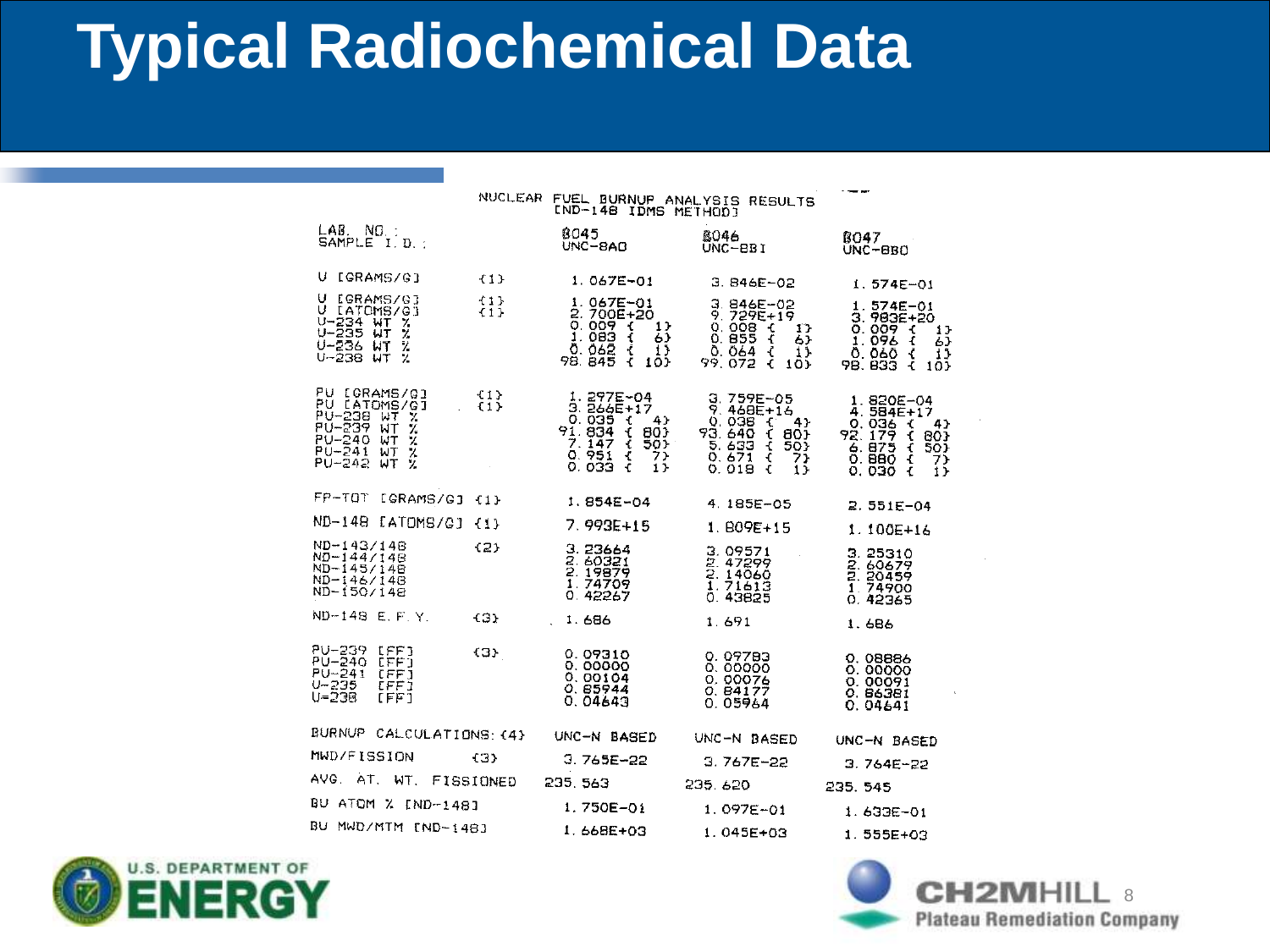#### **N Reactor Schematic**





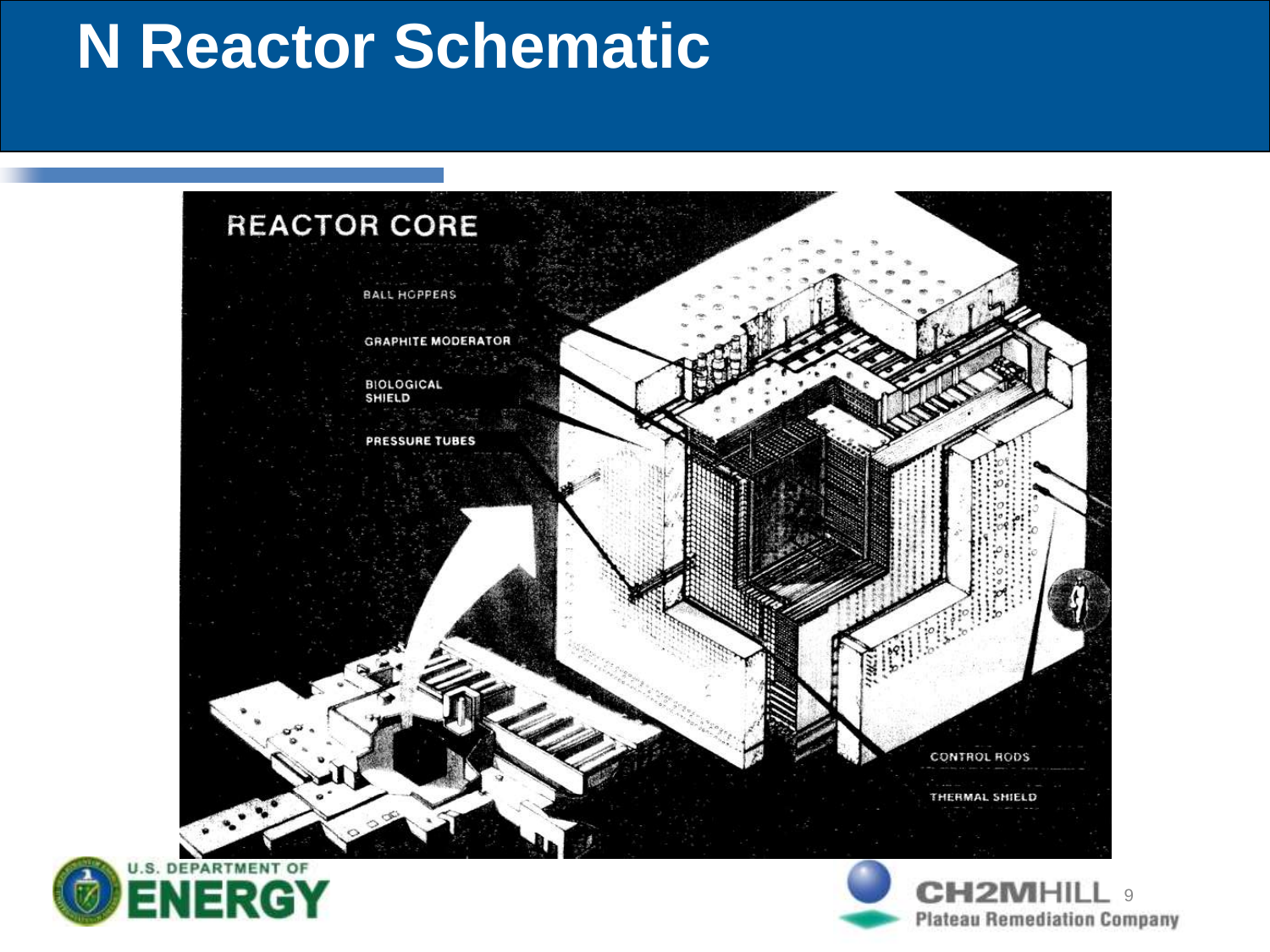## **Burn-up Credit (BUC)**

- **Benchmarks for BUC Calculation Scarce**
- **Burn-up Credit in Criticality Safety Analysis Requires Validation**
- **Past Reactor Data - Rich and Untapped**
- **Hanford Data Would Mesh with Power Plant Info at 2.1% U-235**



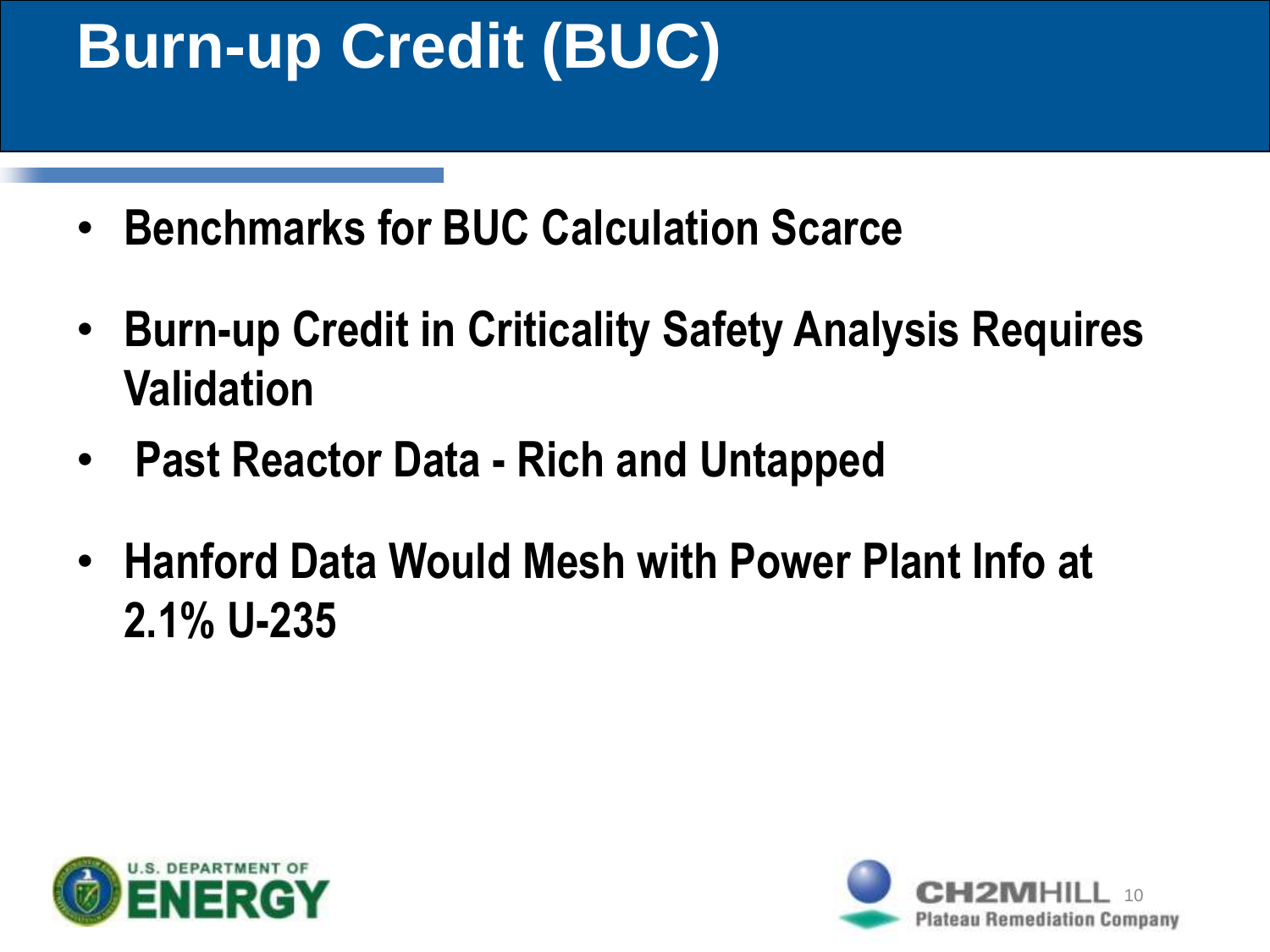## **Reactors and Special Tests**

- **Nine Reactors (1944-1987) Graphite Moderated, Water Cooled, Cylindrical Fuel in Horizontal Process Tubes, Mission to Produce Isotopes, K Reactors Largest, N Reactor-Dual Purpose Super Cell, and Full Core Tests**
- **Isotope Creation: Pu-239, U-233**
- **Special Materials: Np, Pu-238, Am, Cm**



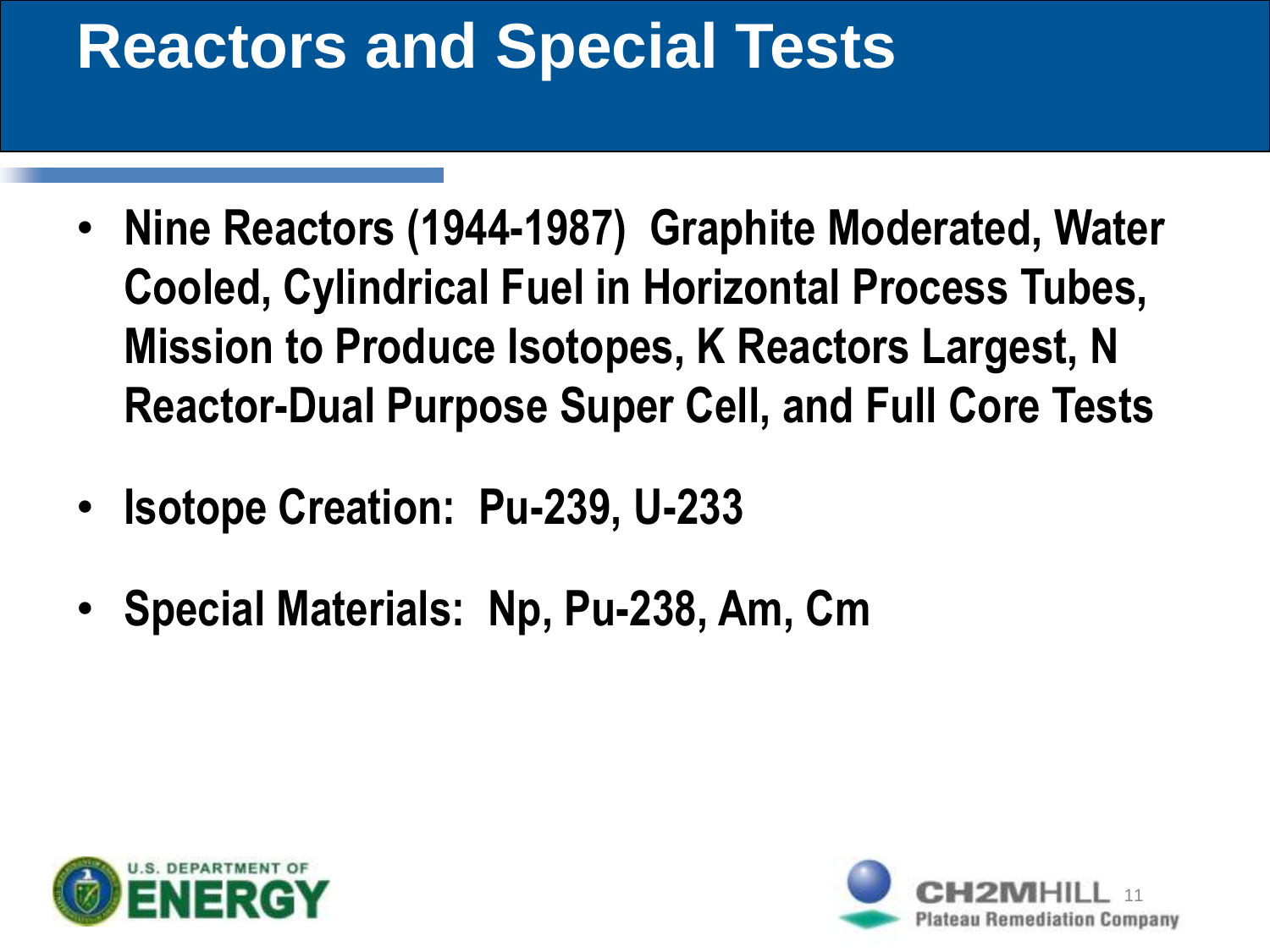# **Application of Actinides**

- **Power density in N Reactor Inner and Outer Fuel Tube, Use of Effective Cross-Sections Used to Improve Fuel Design**
- **Calibration Fuel Elements for the Fuel Segregation Program**



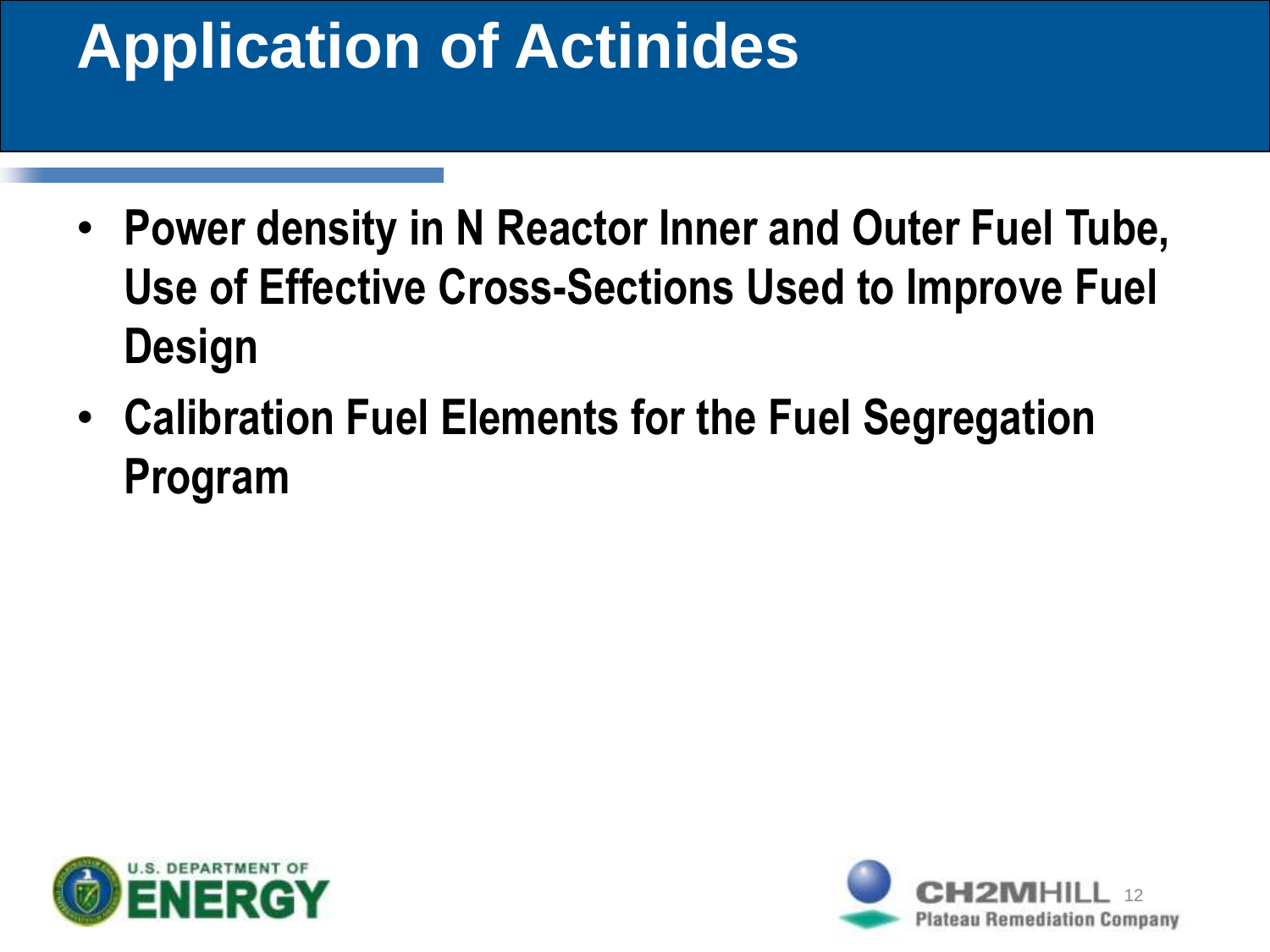# **Application of Actinides – Continued**

- **Generation of New Production Tables**
	- **The code, PTABLE2, solves the simultaneous boundary value differential equations for the U-Np-Pu tree.**
	- **Results from the end of an irradiation cycle are interacted with analytic chemical results until a match is achieved. The original effective one-group cross-section values adjusted for the chemical results represent extracted cross-sections needed to generate new isotope production tables.**
	- **Plans to modify PTABLE2 for other fuel cycles.**



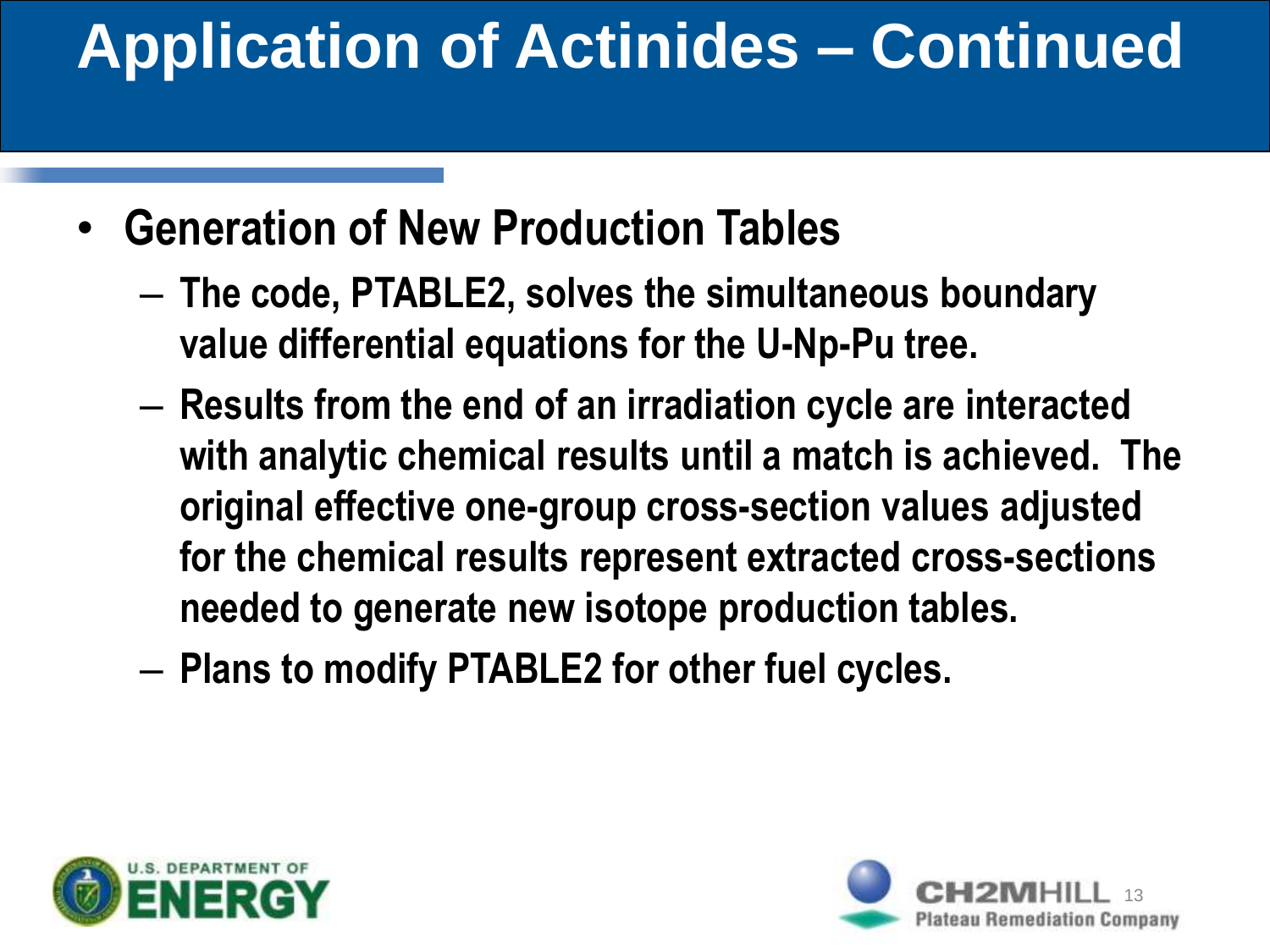## **Am-Cm Test**

- **Definitive test to confirm production rates of higher mass actinides and decay of Cm-242 to clean Pu-238**
- **6 Targets – 2 each containing 10g/ft, 20g/ft, 40g/ft, Am241**
- **Irradiation time of 250 days. Actual discharged 10 days beyond goal**
- **Water and air cooled 40 years**
- **Now stored in Experimental Breeder Reactor II cask storage facility waiting**
- **Valuable transmutation info for long term storage**